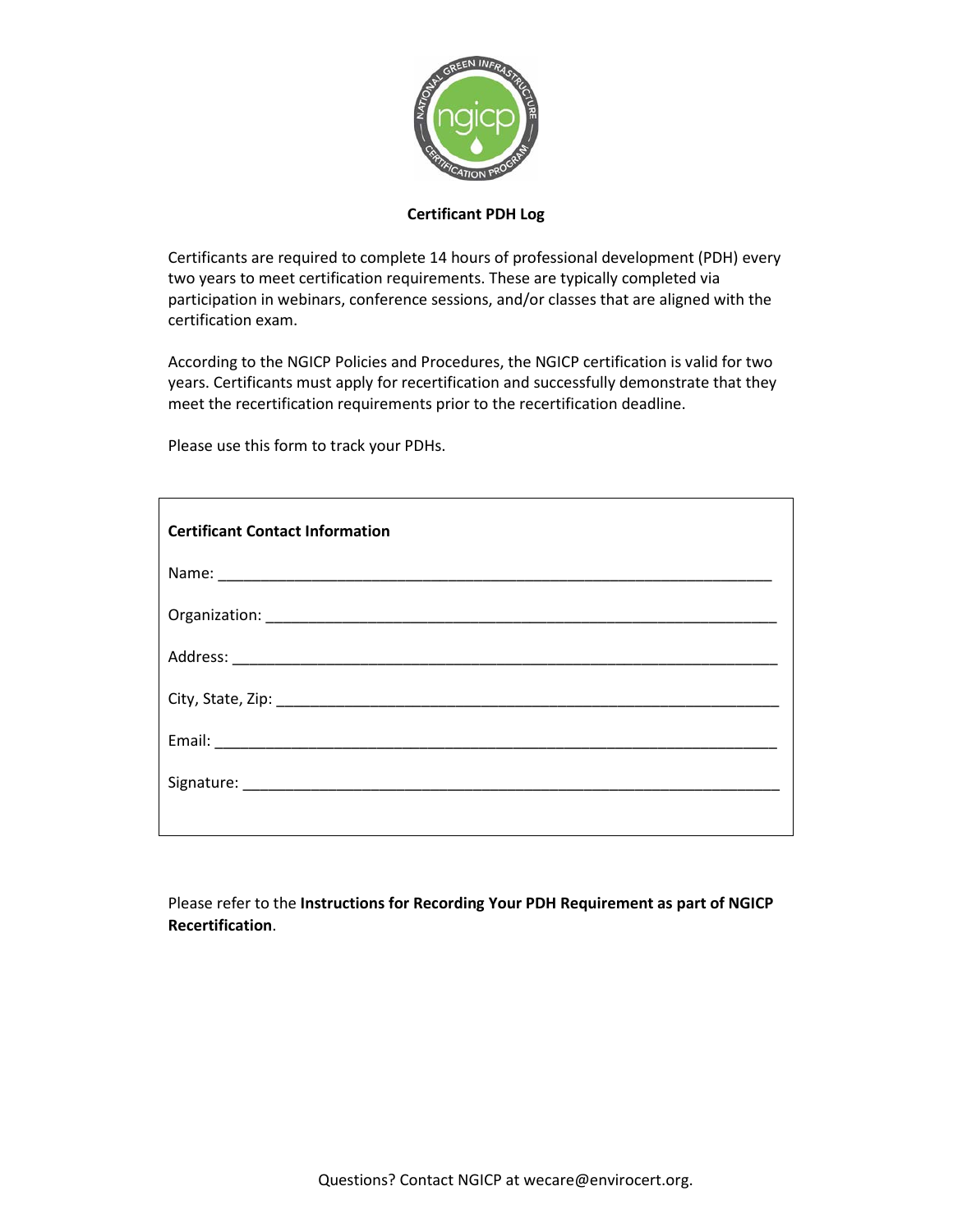

## **Online Programming**

Online programming provides professional development hours through webinars, webinar/exercise combinations, or case study analysis. Please record online programming PDHs below (use more sheets if necessary).

| Title of Training: 1997 |                                                                                                                       |  |
|-------------------------|-----------------------------------------------------------------------------------------------------------------------|--|
|                         |                                                                                                                       |  |
| Title of Training:      | <u> 1989 - Johann Stoff, deutscher Stoff, der Stoff, der Stoff, der Stoff, der Stoff, der Stoff, der Stoff, der S</u> |  |
|                         |                                                                                                                       |  |
| Title of Training:      |                                                                                                                       |  |
| Title of Training:      |                                                                                                                       |  |

\* According to the NGICP Exam Topics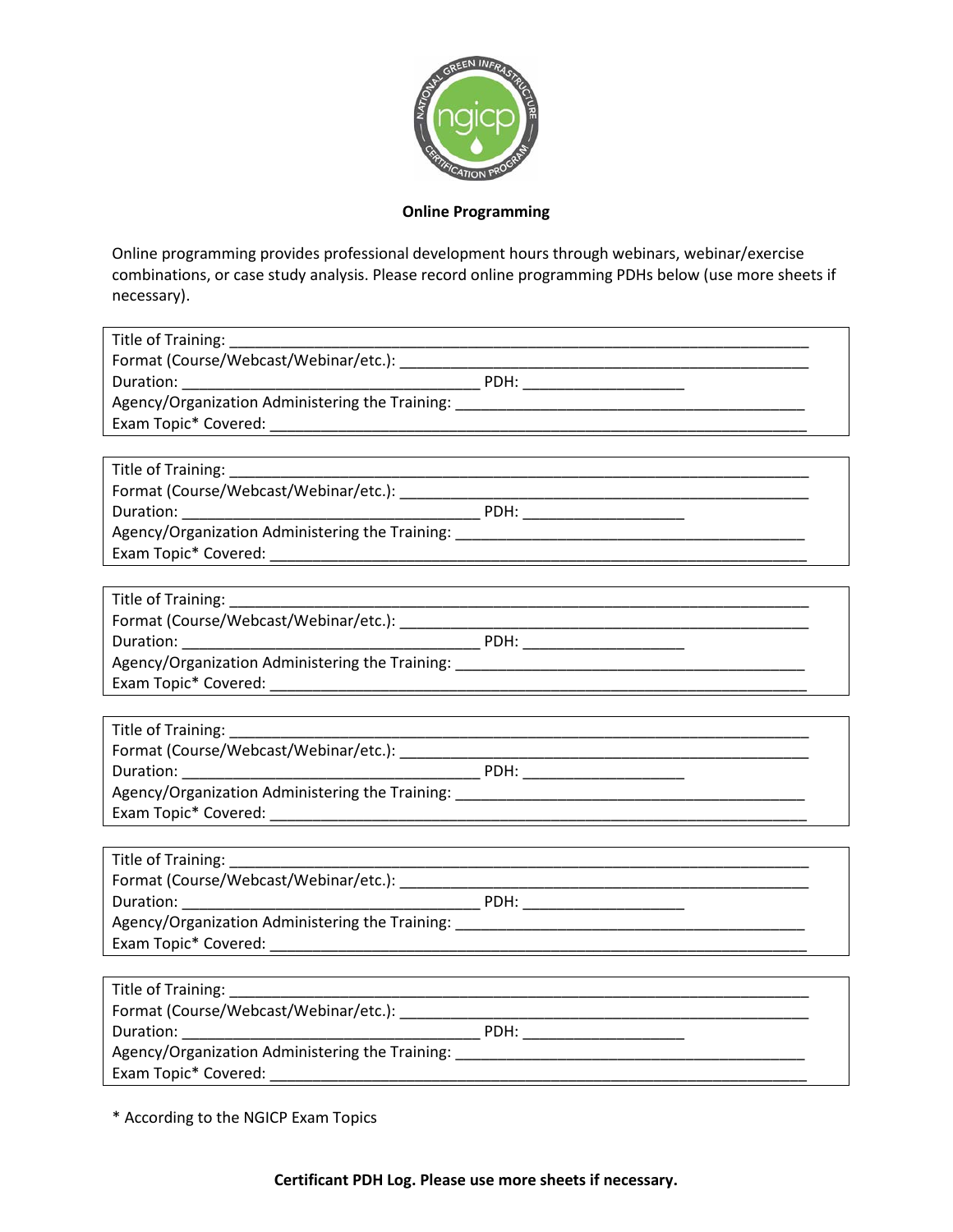

**Mentoring** 

Certificants can earn up to 2 PDHs per year towards recertification through mentoring. Two (2) hours of mentoring is equal to one (1) PHD. Please provide dates and hours of mentoring below (use more sheets if necessary). A certificant can have more than one mentor.

| Date: ________________ # clock hours ___________ PDH (2 hours = 1 PDH): ________ |  |
|----------------------------------------------------------------------------------|--|
|                                                                                  |  |
|                                                                                  |  |
|                                                                                  |  |
|                                                                                  |  |
|                                                                                  |  |
| Date: _________________ # clock hours ___________ PDH (2 hours = 1 PDH): _______ |  |
|                                                                                  |  |
|                                                                                  |  |
|                                                                                  |  |
|                                                                                  |  |
|                                                                                  |  |
|                                                                                  |  |
| Date: ________________ # clock hours ___________ PDH (2 hours = 1 PDH): ________ |  |
|                                                                                  |  |
|                                                                                  |  |
|                                                                                  |  |
|                                                                                  |  |
|                                                                                  |  |
| Date: ________________ # clock hours ___________ PDH (2 hours = 1 PDH): ________ |  |
|                                                                                  |  |
|                                                                                  |  |
|                                                                                  |  |
|                                                                                  |  |
|                                                                                  |  |
| Date: _________________ # clock hours ___________ PDH (2 hours = 1 PDH): _______ |  |
|                                                                                  |  |
|                                                                                  |  |
|                                                                                  |  |

\* According to the NGICP Exam Topics

Certificant PDH Log. Please use more sheets if necessary.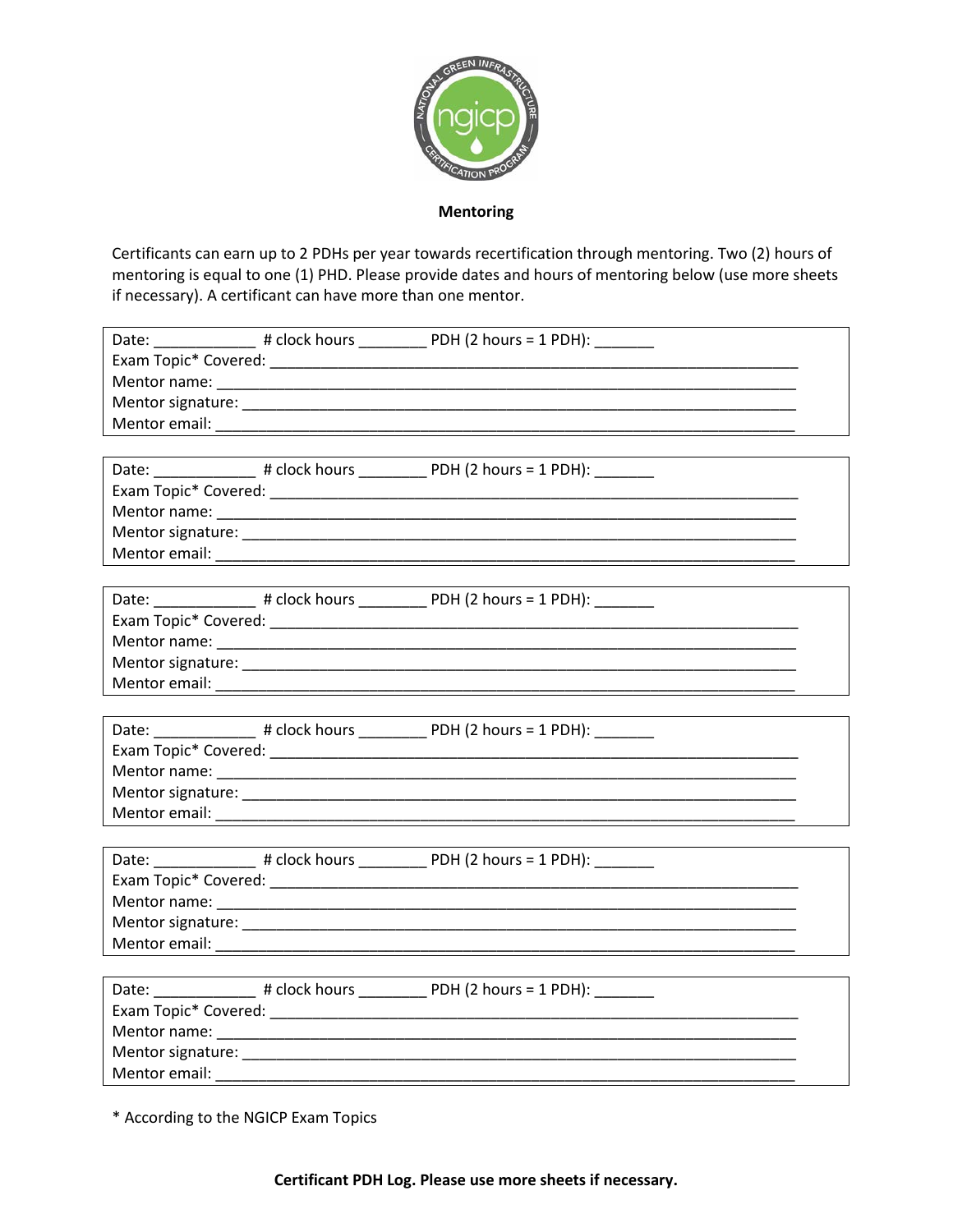

## **Technical Readings**

Certificants can earn up to 2 PDHs per year towards recertification by reading green infrastructure related resources. Two (2) hours of reading is equal to one (1) PDH. Please provide name of article/book/blog/website, reading time, and supervisor/mentor sign-off (use more sheets if necessary).

| Date: __________ # clock hours ___________ PDH (2 hours = 1 PDH): ________ |  |
|----------------------------------------------------------------------------|--|
|                                                                            |  |
|                                                                            |  |
|                                                                            |  |
|                                                                            |  |
|                                                                            |  |
|                                                                            |  |
| Date: __________ # clock hours __________ PDH (2 hours = 1 PDH): _______   |  |
|                                                                            |  |
|                                                                            |  |
|                                                                            |  |
|                                                                            |  |
|                                                                            |  |
|                                                                            |  |
| Date: __________ # clock hours __________ PDH (2 hours = 1 PDH): _______   |  |
|                                                                            |  |
|                                                                            |  |
|                                                                            |  |
|                                                                            |  |
|                                                                            |  |
|                                                                            |  |
| Date: __________ # clock hours __________ PDH (2 hours = 1 PDH): _______   |  |
|                                                                            |  |
|                                                                            |  |
|                                                                            |  |
|                                                                            |  |
|                                                                            |  |
|                                                                            |  |
| Date: __________ # clock hours _________ PDH (2 hours = 1 PDH): _______    |  |
|                                                                            |  |
|                                                                            |  |
|                                                                            |  |
| Supervisor/Mentor signature: __                                            |  |

\* According to the NGICP Exam Topics

Supervisor/Mentor email: